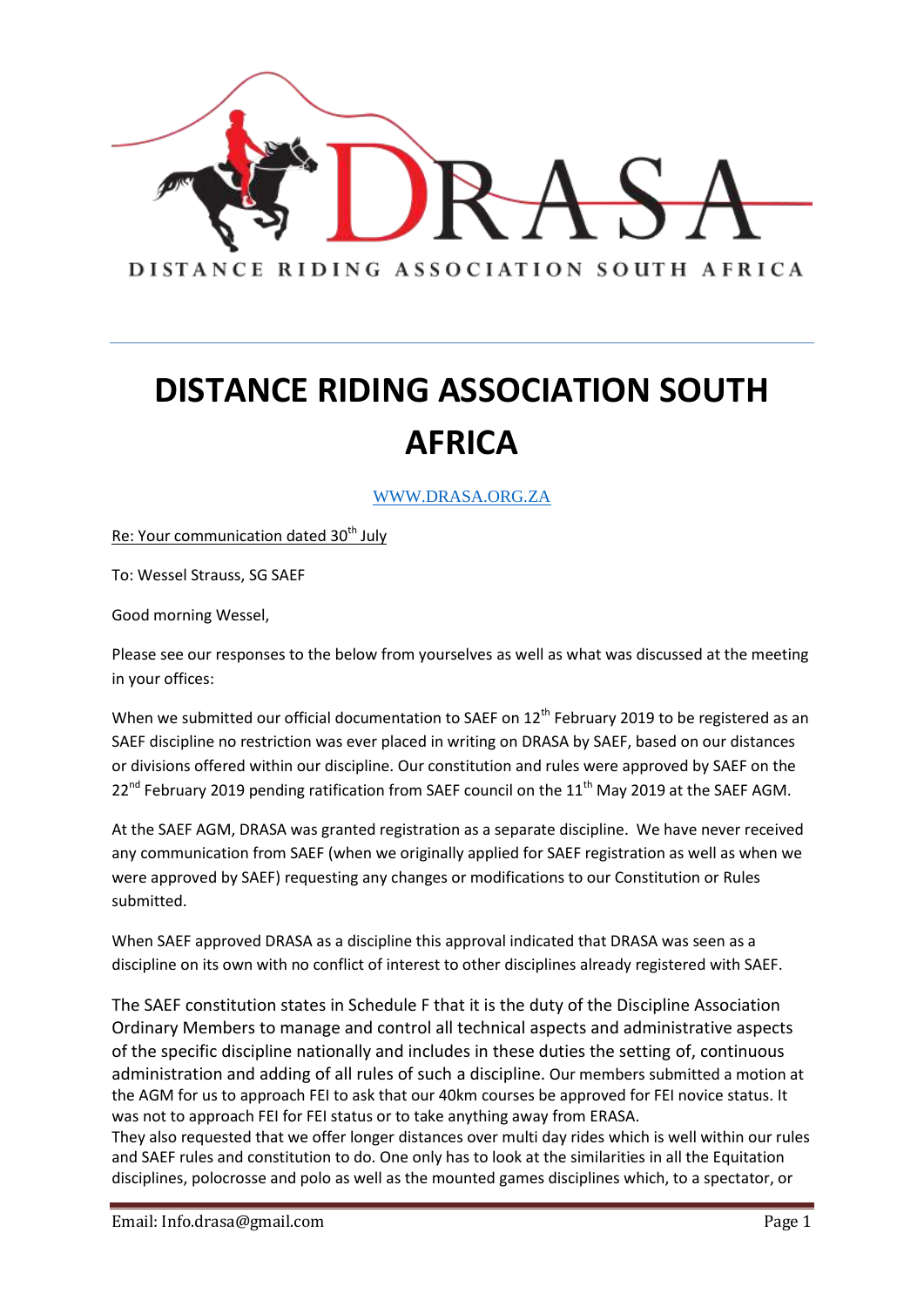

#### WWW.DRASA.ORG.ZA

non-participant, look very much the same, but have completely different sets of rules and scoring systems.

We have had very different rules and qualification criteria for different distances and from the beginning we have emphasised that in all communications. The riders who participate in our discipline do so specifically because of those different criteria and rules.

"We therefore request that you make this clear to all your members and request them to refrain from making statements on social media stating that 40km DRASA rides will be accepted by the SAEF and ERASA as a qualifying distance for novice registration in ERASA. "

DRASA Exco has never publically made any statement regarding any of the above. We are not responsible for people's opinions on social media, especially non-members posts. We always aim to correct these opinions if we see them and have done where possible. We very carefully moderate our official Facebook page and have strict visible rules thereon. Someone posted, on his personal page, an extract from our AGM agenda and jumped to some very incorrect assumptions. The post was removed immediately and a new article was posted apologising to DRASA for the incorrect posts and acknowledging that CTR and Endurance are two very different disciplines.

As previously stated, members may in a democratic institution request and put forward any motion at an AGM that, if carried by all members, must be investigated by the institutions elected officials. We followed protocol by sending an official letter to you as the National Federation.

We understood that you as SAEF would investigate our request for our 40km rides to be accepted as FEI novice qualification rides and revert to us with an answer, fully expecting that answer to be a NO. We would have accepted that unequivocally and reported back to members the same. However, we find it very unprofessional that a letter addressed to Mrs Cindy Radomsky by name, be widely circulated on social media. This person who posted these accusations is NOT a DRASA member.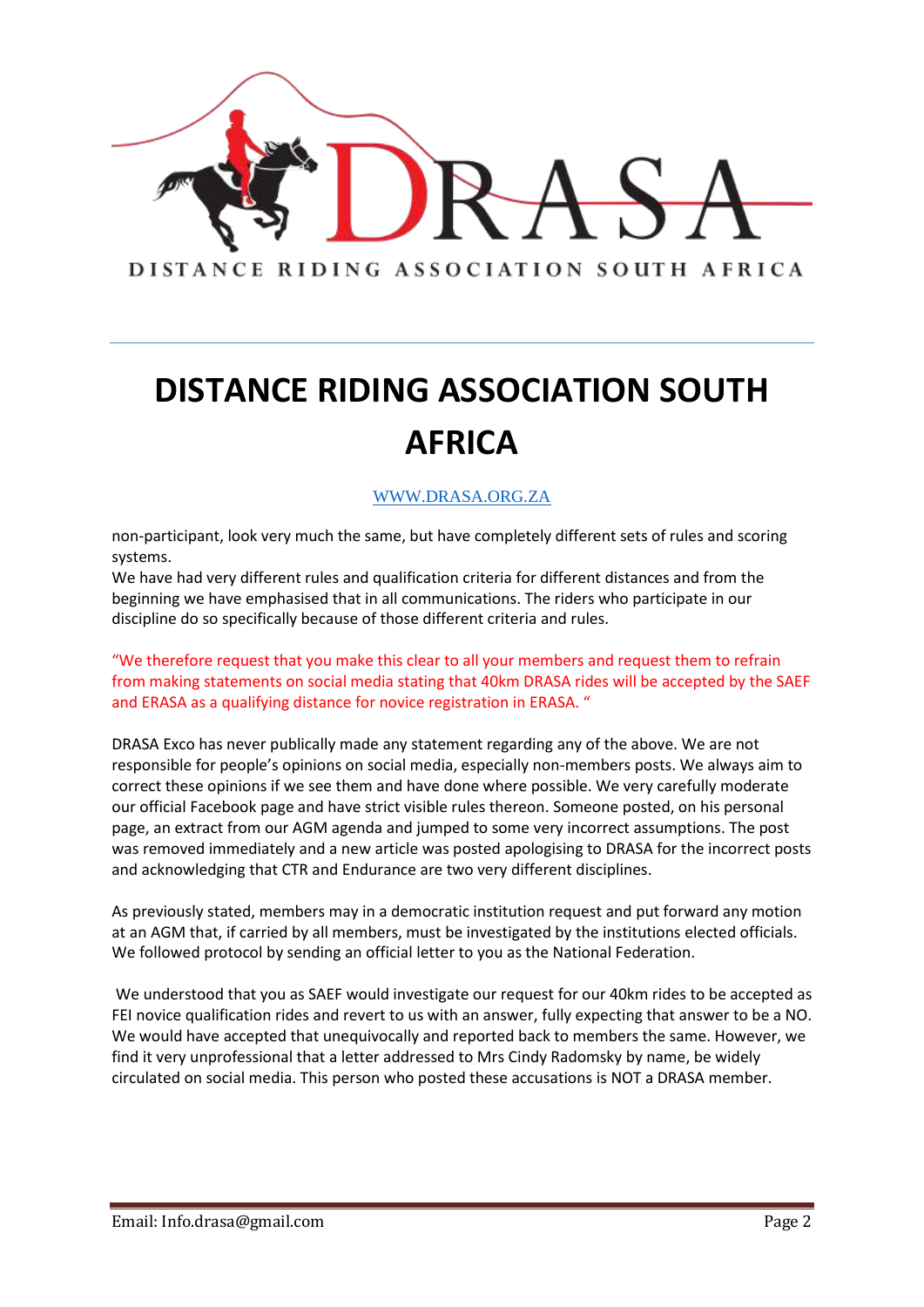

#### WWW.DRASA.ORG.ZA

Furthermore it is imperative for you to note that no 80, 120 or 160 km rides may be presented by DRASA as this will be in direct conflict with ERASA.

We have been accepted and affiliated as a separate discipline, not in conflict with ERASA, by yourselves and have always had as part of our rules, accepted by SAEF, that we would offer multi day rides. Our rules have allowed for maximum distance in one day **UP TO** 40kms. We have added another Division to our competition rules of **UP TO** 80kms in one day as per Rule changing process and mandate at an AGM. The maximum 80kms distance for Summit Division was chosen as all our divisions and distances increase from Pleasure to Trail and now Summit in 20km increments. This is our "high performance "division that members will aim for and obtain provincial colours for at the National Championships.

The 120km and 160km distances you refer to in this letter could be achieved if a rider and horse combination participate in a two or three day event. They MAY complete those distances depending on the distances offered and participated in each day. These are NOT seen as one event, but each day counts separately, with each individual day having results and scores for speed, veterinary and horsemanship criteria. A Rider may in fact, ride a 40km one day and a 20km the next day depending on what they enter and what their horse has qualified for.

We have always intended to work together, if possible, by encouraging our members who wish to go faster and move onto endurance to do so once they have improved their knowledge and skill in DRASA. Over ninety percent of member's who have joined so far, are riders who have never partaken in endurance for a variety of reasons. They do not have the horsemanship skills, do not have the knowledge to ride a horse safely and carefully over longer distances within the innate capability of the horse, find the veterinary aspects and pacing aspects intimidating and want to start slowly and carefully moving up the distances while seeing positive improvements in their scores and obtaining recognition for those improvements. These riders generally are riding horses of different breeds not able to compete in endurance due to their heavier builds or ages (Draft horses, various local breeds and thoroughbreds, warmbloods etc). In DRASA they can improve their horse's fitness, enjoy trails, camping and family time, improve their horsemanship skills, learn how to pace their own specific horses within the horse's capability and slowly dip their feet into longer distances obtaining recognition for their own skills improvements. The veterinary scoring (including body